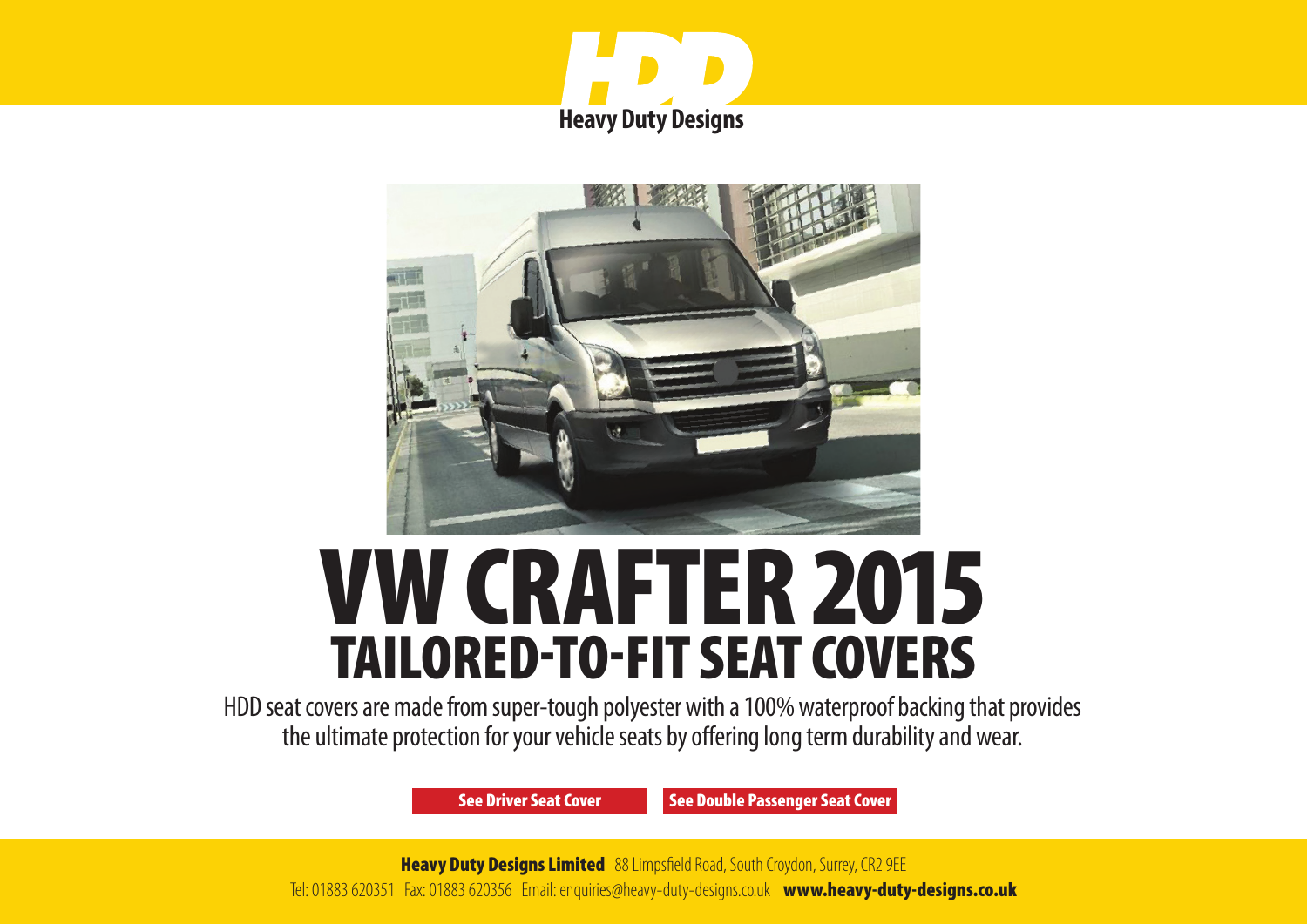

# <span id="page-1-0"></span>DRIVER SEAT COVER VW CRAFTER 2015

### Designed to Last:

n 100% waterproof

 Tailored to fit the driver seat with separate head and arm rest

> **BLACK** VCDBLK-921

**HDD** 

**ATERPROOF FABRIC** 

COVER

**VW CRAFTER DRIVER** 

**GREY** VCDGRY-924 **n** Proven for use in harsh environments



- $\blacksquare$  Keeps your seats looking like new
- **n** Parachute thread for added long term strength
- $\blacksquare$  Made from tough, hard wearing polyester with waterproof PVC backing
- **n** Protects your investment 'the residual value of your vehicle'
- $\blacksquare$  Reduces wear and tear to the original seat fabric

### Protects against and resistant to:

- **n** Mud, water & slurry **n** Grease, oil & dust **n** Building debris
- **n** Oil & paint **n** Food & drink **n** Travel sickness

## Ideal for:

- **n** Fleet Owners and Operators **n** Maintenance Engineers working in harsh environments
- n Builders & Carpenters **n** Plant operators **n** Farm workers

#### [See Double Passenger Seat Cover](#page-2-0)

**Heavy Duty Designs Limited** 88 Limpsfield Road, South Croydon, Surrey, CR2 9EE Tel: 01883 620351 Fax: 01883 620356 Email: enquiries@heavy-duty-designs.co.uk [www.heavy-duty-designs.co.uk](http://www.heavy-duty-designs.co.uk)